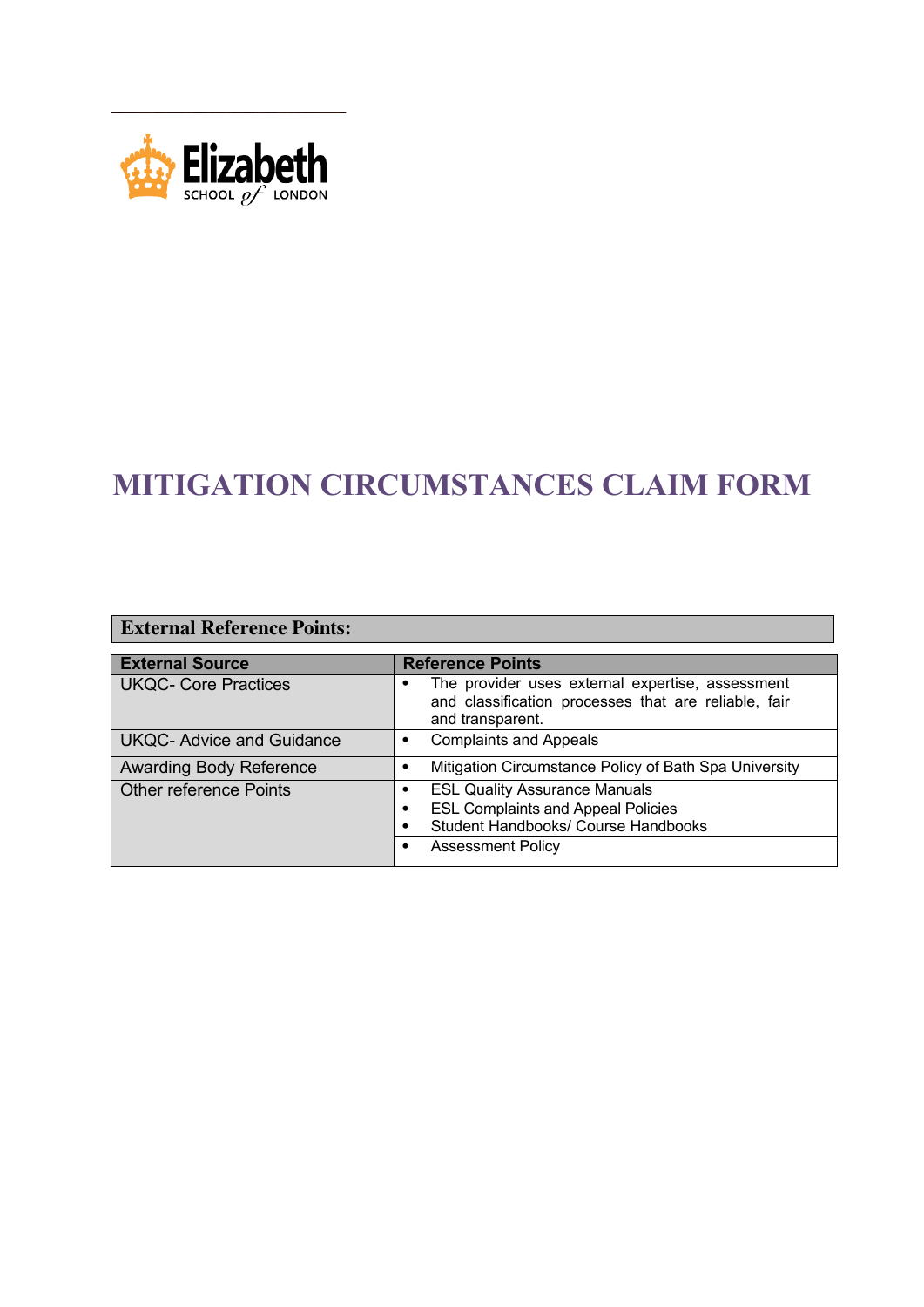

## **Mitigating Circumstances Claim**

Mitigating circumstances are defined as unexpected events outside your control which are likely to have a negative impact on your ability to successfully complete an assessment.

**If you are not fit to submit the assessment or sit the exam** and wish to defer your assessment, you should submit a Mitigating Circumstances claim form. If approved, you will need to submit the assessment at the next assessment point.

Please try to complete your form as comprehensively as possible, to support your claim, for the consideration of the Mitigating Circumstances Panel.

You can email your claim to Student Welfare (welfare@elizabethschool.com)

For further information about claiming for Mitigating Circumstances, speak to a member of Student Welfare Team/Your Relevant Tutor/Programme Leader.

| 1. Student information |  |  |
|------------------------|--|--|
| <b>Student Name</b>    |  |  |
| <b>Student Number</b>  |  |  |
| Course                 |  |  |
| Full time/Part time    |  |  |

**2. Module details – please clearly list all affected modules and individual assessments, including any reassessments from previous years. It is your responsibility to list all assessments and modules that you are requesting to defer.**

| Module Code      | Module title                   | queenig ee a.c. e. .<br>Type of assessment | Date of assessment |
|------------------|--------------------------------|--------------------------------------------|--------------------|
| (e.g MOD4000-20) | (e.g. Introduction to Studies) | (e.g coursework, exam)                     | (e.g. 01/01/2022)  |
|                  |                                |                                            |                    |
|                  |                                |                                            |                    |
|                  |                                |                                            |                    |
|                  |                                |                                            |                    |
|                  |                                |                                            |                    |
|                  |                                |                                            |                    |
|                  |                                |                                            |                    |
|                  |                                |                                            |                    |
|                  |                                |                                            |                    |
|                  |                                |                                            |                    |

Mitigation Circumstances Claim Form Page **2** of **3**